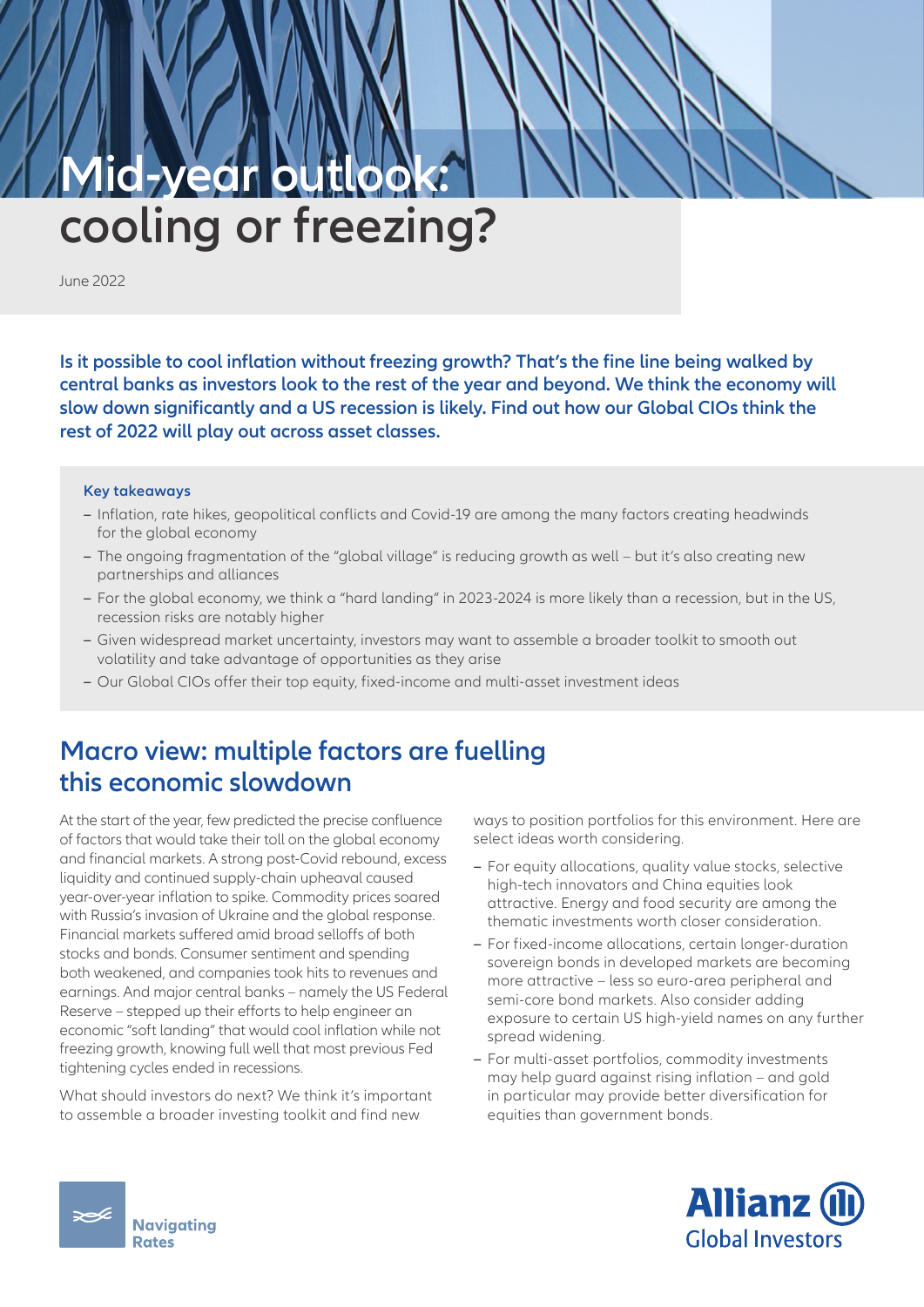## **Deglobalisation is contributing to slower growth and higher inflation**

While inflation, rising rates and slowing growth are the key economic themes affecting portfolios today, another topic plays a major role in these areas: the continued rise of deglobalisation and its variants "slowbalisation" and "glocalisation".

International trade as a share of GDP has been declining since the global financial crisis of 2007-2009, and the China-US trade war and Brexit hastened things along. Recently, the supply-chain upheavals caused by Covid-19 made matters worse, particularly in China, where strict lockdown measures slowed not just the spread of the coronavirus, but economic growth. As we know from the experiences of the past two years, Covid doesn't just hurt GDP: the ensuing production upheavals can exacerbate inflation as well. The war in Ukraine has amplified the disruption, with many companies now questioning the reliability of foreign sales and production – and gravitating towards "onshoring" rather than offshoring.

All these factors could lead to a stronger polarisation of economic systems, with the United States and allied nations on the one side, and China and Russia on the other. This fragmentation of the "global village" matters for many reasons, not least because it leads to less trade as a share of GDP, slower growth and higher inflation. However, we don't think globalisation is dead; rather, it's likely to take new forms. For example, the challenges posed by climate change are global in nature, demanding urgent collaboration rather than individual approaches.

### **Our base-case view at the mid-year point**

**–** We think that within the next two years, the global economy will face a "hard landing" – meaning a state of very slow growth below potential. We also expect a US recession to emerge in 2023-2024.

- **–** While we don't anticipate 1970s-style "stagflation" a toxic mix of slow growth and recessions in combination with double-digit inflation rates – we expect inflation to continue to surprise on the high side. Year-over-year inflation rates are likely to peak by the end of the year, provided we don't experience another energy price shock, but it will take a long time (at least three to five years, in the view of our senior investors) for inflation to fall back to central banks' targets (usually 2% in the developed markets).
- **–** We don't expect central banks, particularly the Fed, to slow or even interrupt the announced normalisation of monetary policy. Rather, we believe they will continue to increase interest rates and reduce their balance sheets. Will a cooling economy prompt central banks to change course and stop their rate hikes sooner than expected? It's possible. But it seems more likely that high inflation has effectively tied central banks' hands, forcing them to act. To that end, investors shouldn't be surprised if the markets need to price in more monetary tightening, not less (see Exhibit 1).

## **Challenging environment for financial markets**

What does all this mean for financial markets? How will various asset classes react to slower growth and a possible US recession, as well as sticky inflation rates, rising interest rates and a reduction of central bank balance sheets? In the following sections, our Global CIOs offer their insights on the markets for the rest of the year.

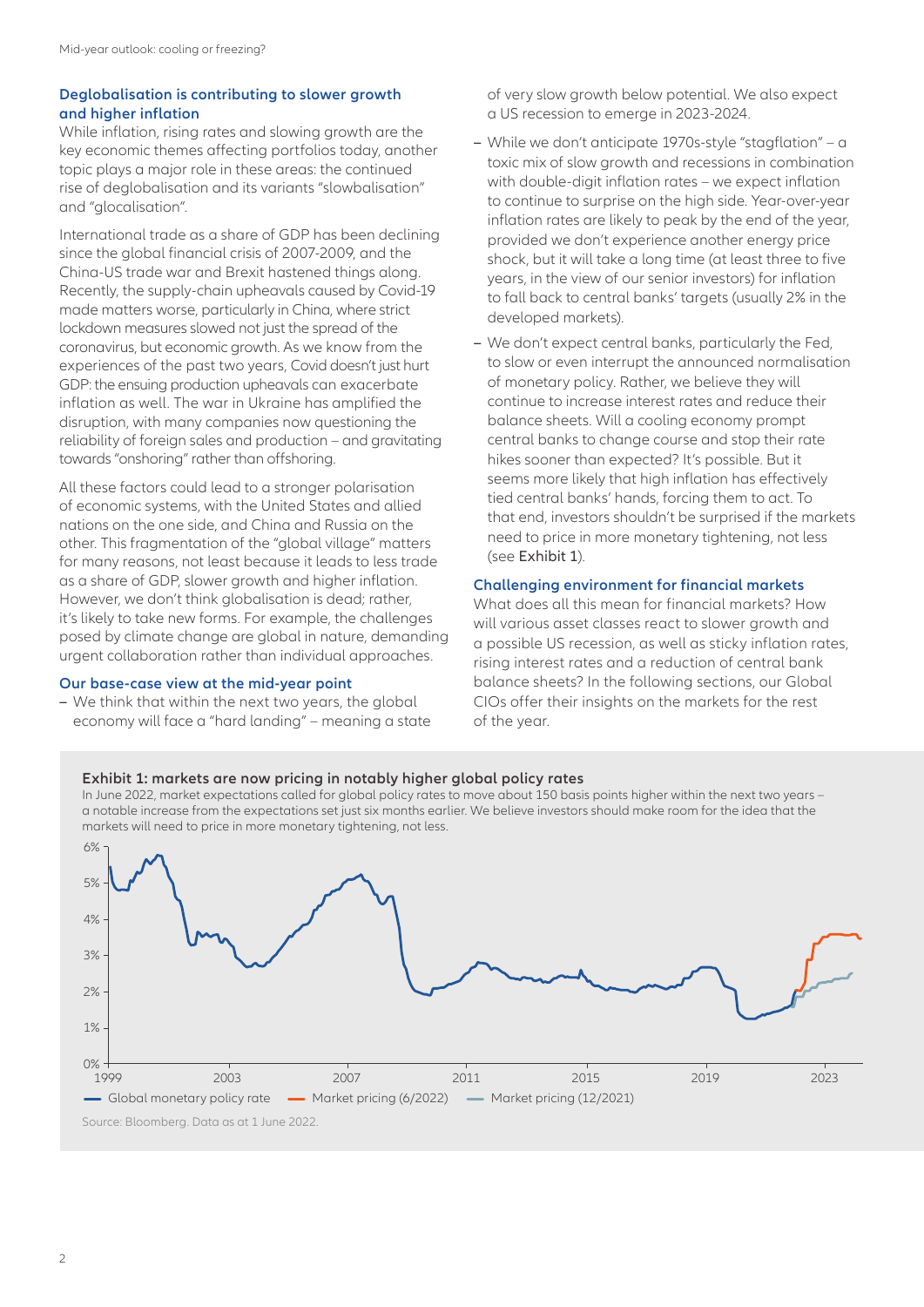## Viewpoint

## **Equity strategy: navigating the narrow path of monetary policy normalisation in a synchronised global slowdown**

### **Addressing the "great catch-up" in rates**

As we look at the forces at play in the global economy, it appears we're in the midst of a "great catch-up" unfolding at high speed. This is one of the most significant instances of monetary tightening in history, and it's happening in the context of an economic slowdown – a highly unusual combination. Consider what we have witnessed in recent months:

- **–** Major central banks have started to remove record amounts of liquidity by hiking rates and reducing assetpurchase programmes (known as quantitative easing).
- **–** Inflation has soared particularly energy and food prices – after staying at stubbornly low levels for decades. Central banks are single-minded in their focus on tamping it down.
- **–** The global geopolitical "order" that prevailed for decades has begun to splinter, further fragmenting the global village. Russia's invasion of Ukraine and Covid-related supply-chain woes have prompted more countries and companies to "onshore" and rethink their global supply chains – not only to save on costs, but to build new partnerships.
- **–** As markets process this information, yields on benchmark bonds have pushed higher and major equity indices have dropped significantly, ending a long run of strong performance.

Here at the mid-year point, we are watching QE withdrawal and rate increases in a world that is slowing, not growing – which is very atypical. Given this backdrop, the question for investors is: where is this great catch-up headed? Global trade as



**Virginie Maisonneuve** Global CIO Equity

a share of GDP could fall further, pressured by a strong US dollar and difficulty sourcing goods. Interestingly, many companies in the US that have managed to repair their supply chains are now grappling with growing inventory levels as consumers pare back spending. This may indicate a slowdown in demand to come.

Could inflation soon peak? Consider M2, which measures US money supply and has historically been a good indicator of inflation and growth after a 12- to 18-month lag. This metric topped out in February 2021 (see Exhibit 2), which suggests that inflation could max out in the next six months. The probability of a strong, synchronised global economic slowdown is supported by M2 data and other indicators. (These include the high price of oil, falling manufacturing indices, rising interest rates and the reversal of the economic support

#### **Exhibit 2: falling US money supply suggests inflation may drop as well**

The metric M2 – which measures an economy's supply of money, including cash and checking deposits – has historically provided an indication of where inflation might be in 12-18 months. In the US, M2 has fallen notable since its February 2021 high, suggesting that inflation may soon be on its way down.

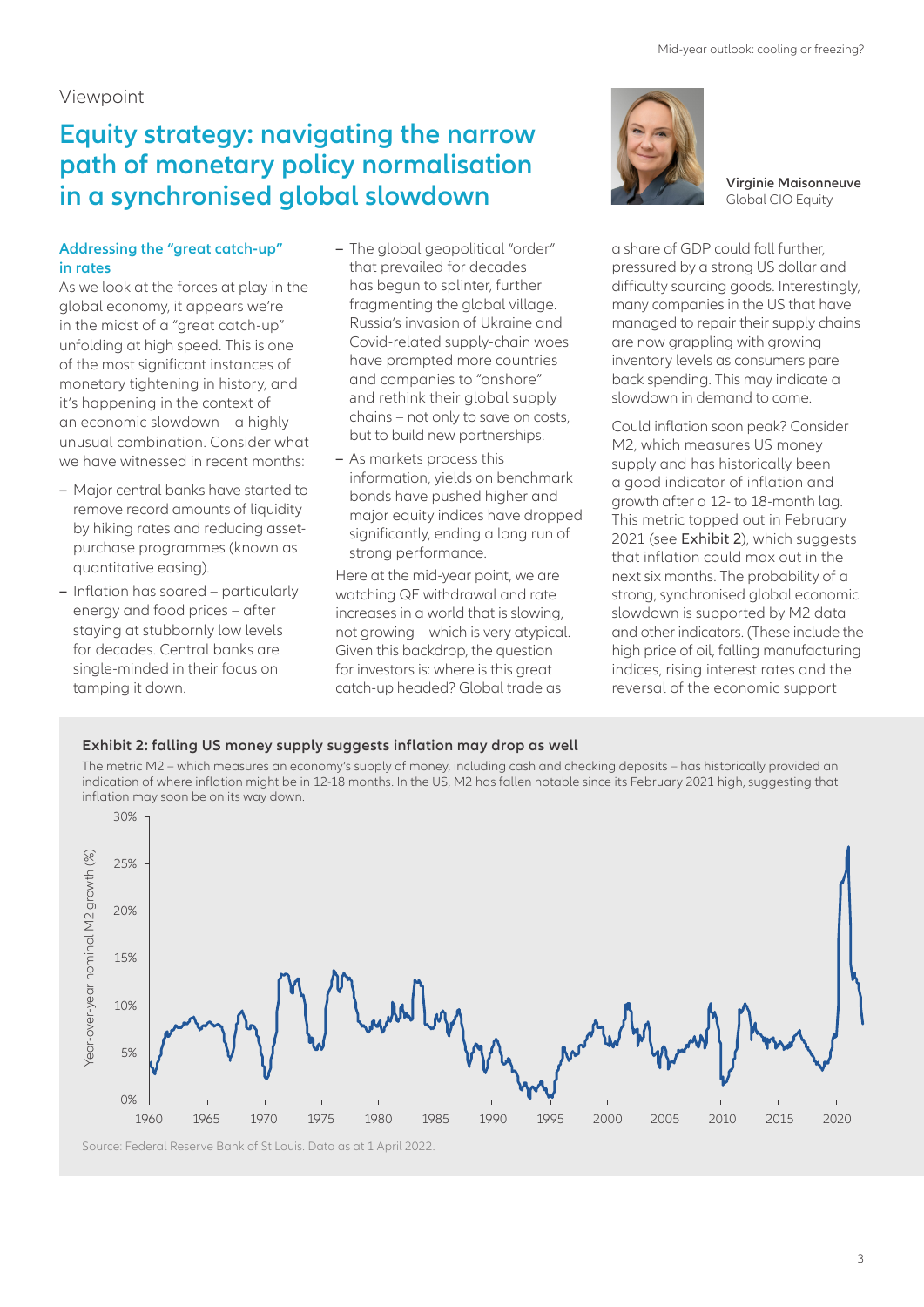## Equity strategy

*(continued)*

packages put in place during the height of the pandemic.) The impact of slowing growth on corporate margins and earnings has yet to be reflected in many companies, and while valuations have already adjusted considerably, an upcoming "earnings recession" is still a possibility.

## **Solutions for positioning equity portfolios in this environment**

The inflection point for equity markets could come when the expectations for US rate hikes shift from 50 basis-point "leaps" to 25 bps or zero. This may be the time when "bad news becomes good news" for the markets. Although the economic environment at that point might still be more challenging than it is now, the end of the tightening cycle

could then be in sight. This would all take place in an environment where growth is more difficult to find and rates are higher than they have been for many years. With this in mind, we believe investors would benefit from a diversified portfolio anchored around a selected number of high-conviction strategies:

- **–** Quality value stocks that have healthy dividends: these may earn a premium price from investors amid higher interest rates.
- **–** Quality growth stocks with strong balance sheets after a strong derating: these names could be attractive, as their growth profile helps them stand out amid poor global growth and an economic slowdown.
- **–** Energy security and food security: given the geopolitical uncertainties that have made these areas more vulnerable, these are solid thematic

investments that can help investors reposition portfolios.

- **–** "Impactful innovation" stocks, including artificial intelligence, cybersecurity and climate mitigation/adaptation names: this category should be considered a critical pillar for portfolios.
- **–** China equities: these could be increasingly attractive, though volatility is likely to continue. China's GDP growth of 4%-5% is notably higher than the world's other major economies; its GDP is also high compared with many emerging economies. In addition, China is less exposed to the negative effects of a strong US dollar. Moreover, China's central bank is now loosening – not tightening – its monetary policy.

## Viewpoint

## **Fixed-income strategy: investing at an inflection point for growth and inflation**

### **Growing recession risks may help bring down inflation somewhat**

At the start of the year, we expected that the key market risk for 2022 would be whether major central banks could rein in historically high inflation without leading to a sharper-than-expected global downturn. So far, core government yield curves have been flat, which indicates that although we may not be in a recession, the market thinks this may be the tail end of a very short economic cycle. Fixed-income investors will want to keep a watching brief on which direction the following factors take as the remainder of the year unfolds:

**– Growth:** clouds have begun to gather on the global growth

outlook, given increasing headwinds from tightening financial conditions and the squeeze in households' real incomes. The geopolitical and supply-side implications of the invasion of Ukraine have intensified the downside risks.

- **– Inflation:** as recession risks grow, we expect global inflationary pressures to ease up by the end of the year and into 2023. However, before inflation eases, it is likely to stay elevated in the near term given ongoing supply/ demand imbalances and elevated commodity prices.
- **– Monetary policy:** major central banks in developed markets are still inclined to maintain their



**Franck Dixmier** Global CIO Fixed Income

hawkish policy stance in the face of historically high inflation data. The Fed is unlikely to change course until it sees clear evidence that inflation is coming down towards its target. Meanwhile, the European Central Bank is leaning towards bigger (and faster) rate hikes on the front end. We believe that, at least in the short term, the Fed will want to do what the markets expect – meaning the Fed funds rate will probably be near 2.75% by the end of 2022 (see Exhibit 3). However, we believe that the appetite for further tightening is likely to wane into 2023 as downside growth risks become more evident.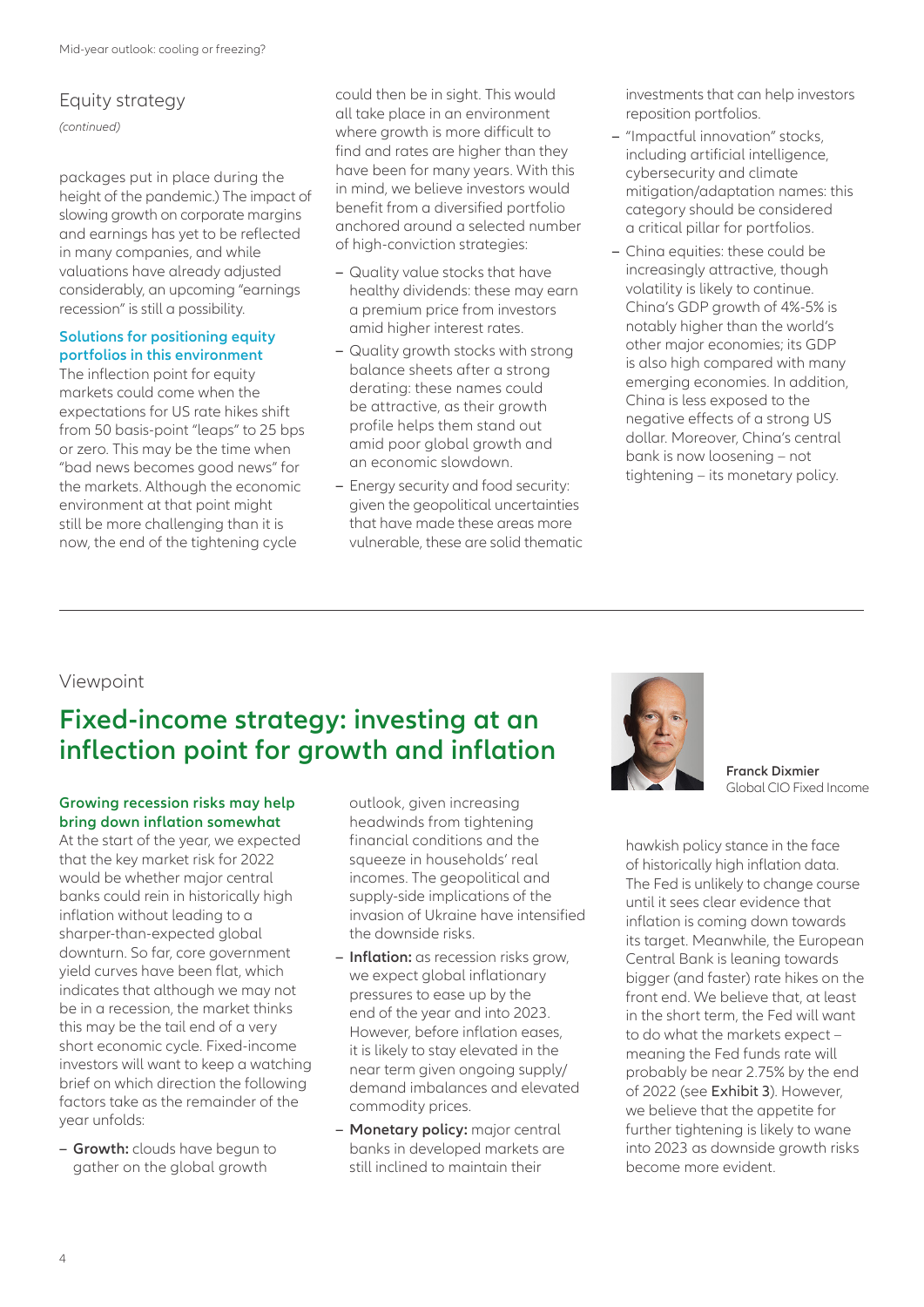## Fixed-income strategy

*(continued)*

## **How to position fixed-income portfolios in this environment**

Given all the uncertainty about which way the year will play out, we expect some near-term volatility in bond yields. However, we think we are at an inflection point for growth and inflation dynamics. Major central banks in developed nations may not yet be ready to pivot away from their hawkish policy stance, especially while current inflation remains at historic highs. But we think that as downside growth risks gather pace towards the end of this year and into the next, bond markets are likely to begin reassessing the extent of rate hikes in this cycle. Here are some strategies for fixed-income investors to consider:

- **–** We may begin to see certain attractive longer-duration sovereign bonds in markets where rate hikes have been largely priced in, and where downside growth risks are set to become more apparent in the coming months. These markets include the US, Australia, New Zealand and Canada.
- **–** Euro-area peripheral and semi-core bond markets don't seem as well-positioned. In euroarea sovereign-bond markets, deteriorating fiscal metrics and a tighter ECB monetary policy stance suggests a further widening of spreads in peripheral markets, especially Italy.
- **–** Among emerging markets (EM), selectivity is key. Geopolitical and supply-side pressures are sustaining underlying inflation, particularly

in food prices, which represent a larger share of EM consumers' inflation baskets. Among EM hard-currency bonds, high-yield spreads are wide. They may begin to come down as prices rises, which would make a compelling total return proposition for investors who already own these bonds.

**–** Among investment-grade bonds, corporate fundamentals are still reassuring, but downside growth risks support a defensive stance. Yet there may be opportunities for adding exposure to certain US high-yield names on any further spread widening, for the same reasons mentioned above. We also prefer US over euro spreads, and we favour entities with strong pricing power, such as global financials and US utilities.



Source: Bloomberg, Allianz Global Investors. Data as at 15 June 2022.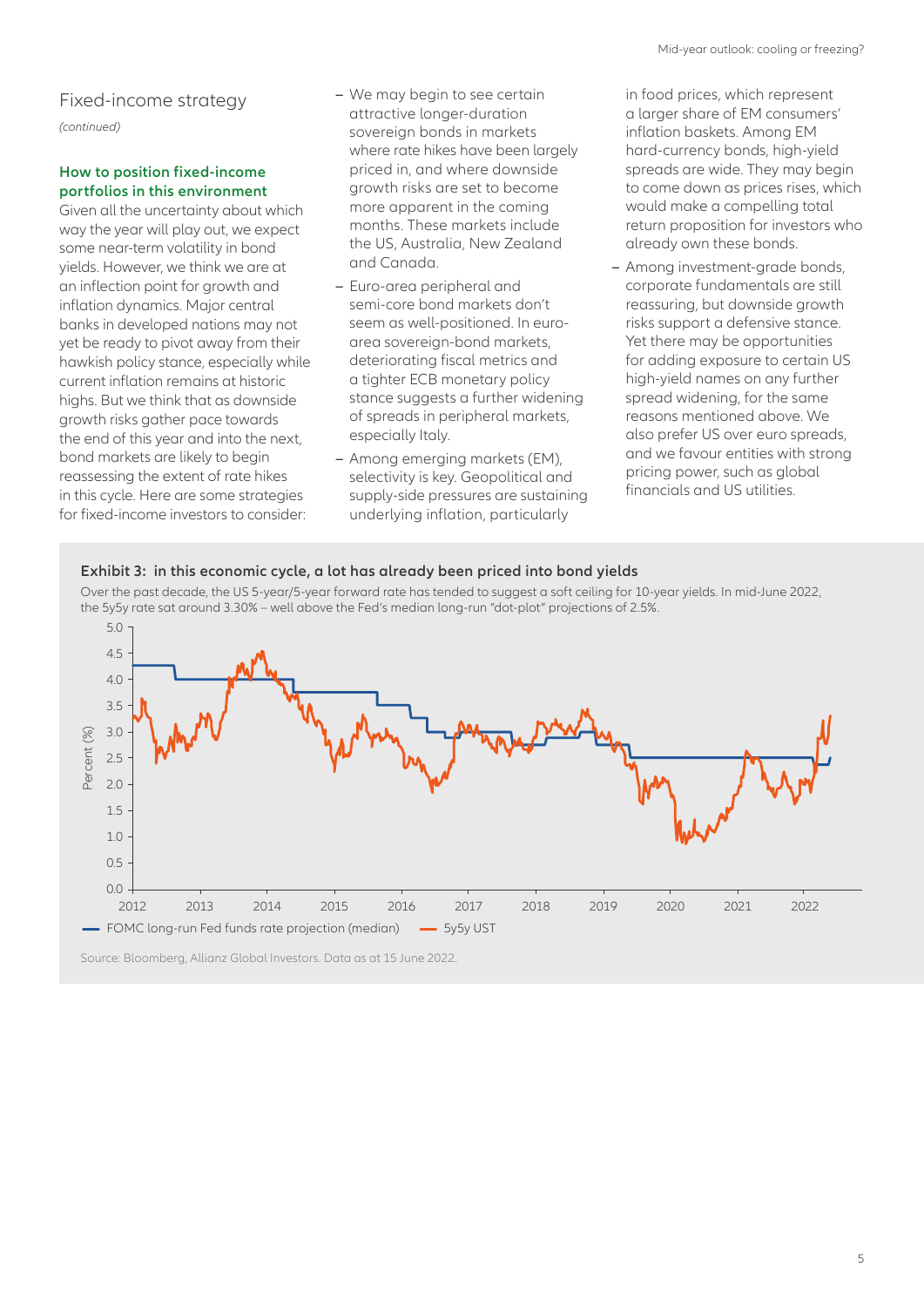## Viewpoint

## **Multi-asset strategy: rapidly changing markets drive home the need for caution**

## **Higher rates, higher costs and supply shocks add to companies' stress**

If the US economy continues to slow, the Fed's decisive action to curb inflation seems likely to be the primary cause. But the broader global economy is also at a tenuous point, largely because of high inflation, supply-chain woes and uncertainty stemming from the invasion of Ukraine. Moreover, the world's second-largest economy – China – has struggled with slowing growth and Covid-19 outbreaks, lowering interest rates even as other major economies are beginning to raise them.

Against this backdrop of uncertainty, investors have finally started to question high prices for both stocks and many bonds, as well as lofty earnings expectations for many companies. More specifically, investors want to know if companies are being too optimistic about the solidity of their profit margins in an environment of rising input prices, whether these are wages or energy prices. This

reassessment of the economic situation is also starting to spill over into the credit market – not to a dramatic degree, but it may further stress companies' margins by increasing refinancing costs.

Among our Multi Asset expert group, we have been cautious on equities for much of the year – particularly European and emerging-market equities, considering that the invasion of Ukraine may well have a more adverse impact on Europe. We have a slightly more constructive view of the UK and Japanese equity markets, although we have still reduced our exposure there. We have also been defensive with fixed-income markets in general.

All in all, we are entering a difficult period where still-worrying inflation rates will require most major central banks to reduce overall liquidity, even as higher yields, higher input prices and ongoing supply shocks affect companies' margins.



**Gregor MA Hirt** Global CIO Multi Asset

## **Despite the selloffs, long-term opportunities can be found**

Amid all these challenges, valuations have started to come down from what were too-rich levels. This may create opportunities for investors to re-enter the market at more attractive price points. We believe it may be wise to keep some cash on the sidelines for undervalued securities and select strategies.

- **–** Commodity investments may help guard against rising inflation. In addition, as Exhibit 4 shows, gold may provide better diversification for equities than government bonds – at least for the time being. Commodity trading advisors are also benefiting from this environment, as they can short markets.
- **–** The UK equity market has potential, thanks to its exposure to energy and healthcare, and its defensive bias.
- **–** Alternative beta-type strategies, including long/short strategies, have experienced a renaissance this year.

## **Exhibit 4: with Treasuries now providing less diversification to US equities, gold is one potential substitute**

US Treasuries have grown increasingly correlated to US equities, even as investors moved out of Treasuries amid concerns about rising inflation. As a result, Treasuries have become a less effective diversifier, particularly when compared with gold. In this context, commodities in general – and gold in particular – may currently provide better diversification.



Source: Bloomberg. Data as at June 2022. Chart uses monthly average of daily rolling correlation based on rolling 260-day window using daily returns of US equities (S&P 500 futures), US Treasuries (US 10yr Treasury futures), Gold (Gold futures).